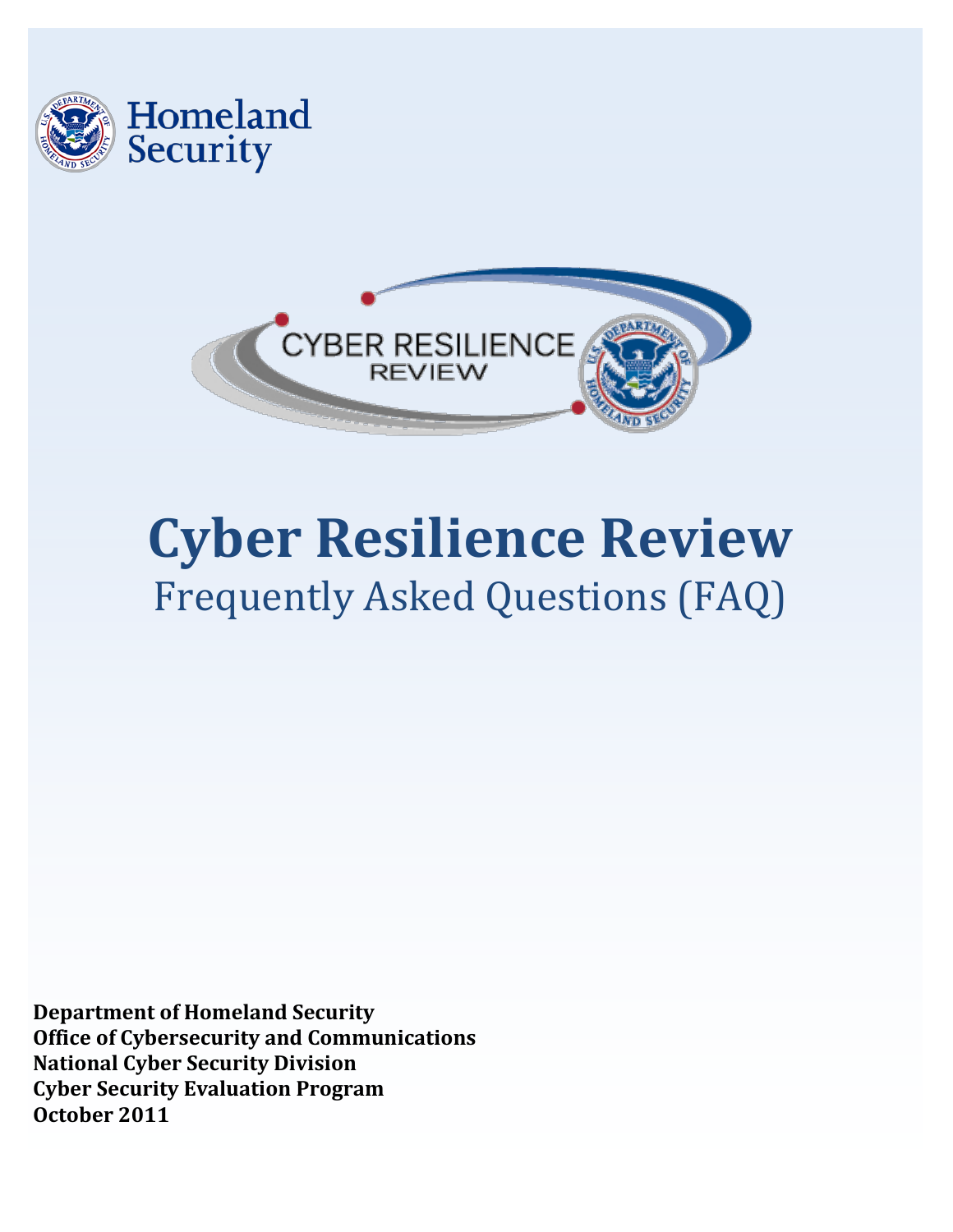## **Frequently Asked Questions**

| 1.  |                                                                                       |  |
|-----|---------------------------------------------------------------------------------------|--|
| 2.  |                                                                                       |  |
| 3.  | What is the CERT Resilience Management Model (RMM), and how it is used in the CRR?  3 |  |
| 4.  |                                                                                       |  |
| 5.  |                                                                                       |  |
| 6.  |                                                                                       |  |
| 7.  |                                                                                       |  |
| 8.  |                                                                                       |  |
| 9.  |                                                                                       |  |
| 10. |                                                                                       |  |
| 11. |                                                                                       |  |
| 12. |                                                                                       |  |
| 13. |                                                                                       |  |
| 14. |                                                                                       |  |
| 15. | Does the CRR require my organization to suspend or terminate any active operations?5  |  |
| 16. |                                                                                       |  |
| 17. |                                                                                       |  |
| 18. |                                                                                       |  |
| 19. | Can I share my CRR Report with other individuals, organizations, or third parties? 5  |  |
| 20. |                                                                                       |  |
| 21. |                                                                                       |  |
| 22. |                                                                                       |  |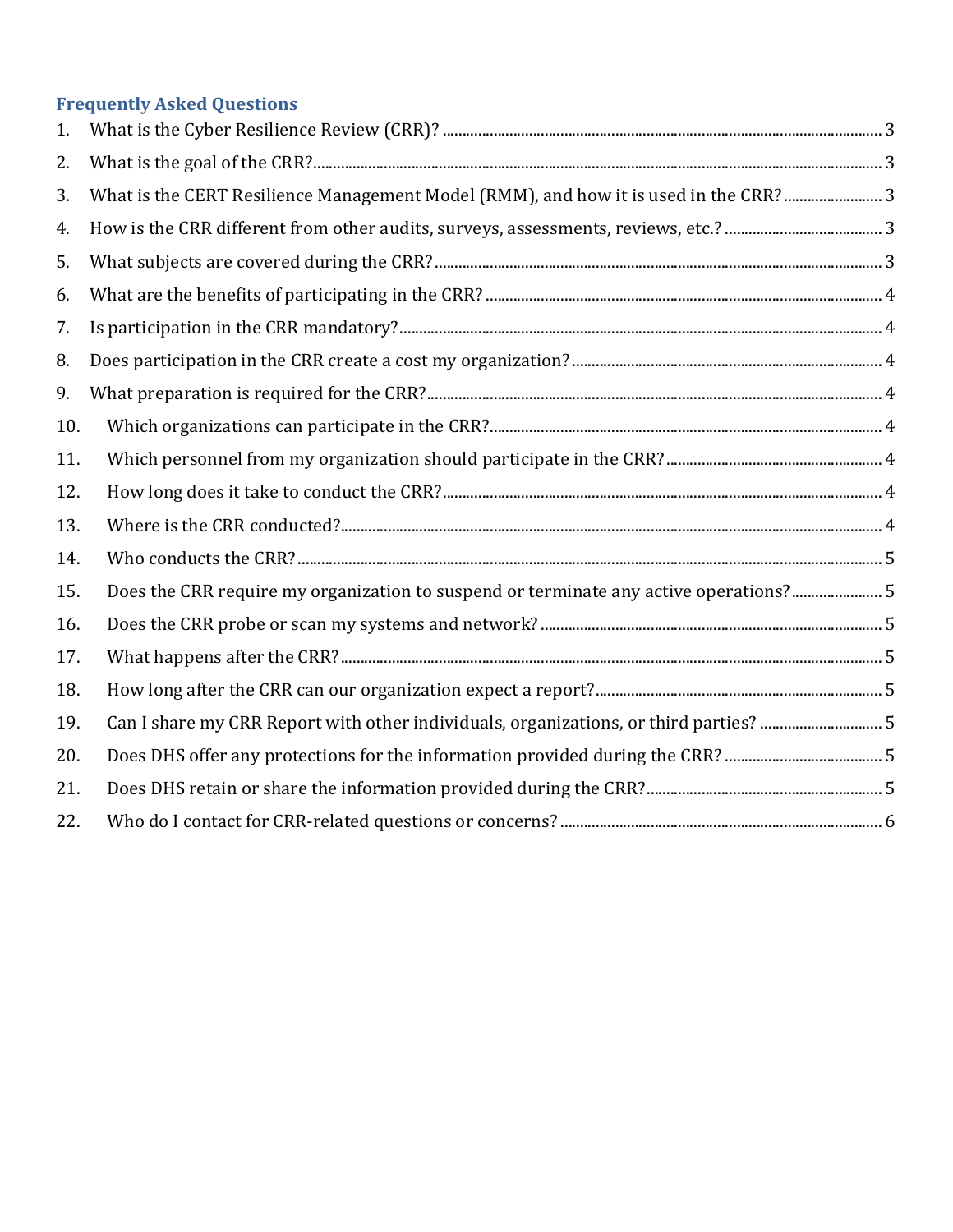#### <span id="page-2-0"></span>**1. What is the Cyber Resilience Review (CRR)?**

**Answer:** The CRR is a review of the overall practice, integration, and health of an organization's cyber security program. The CRR seeks to understand cyber security management of services (and associated assets) critical for an organization's mission success by focusing on protection and sustainment practices within key areas that typically contribute to the overall cyber resilience of an organization. The CRR is based on the CERT Resilience Management Model (CERT-RMM).

#### <span id="page-2-1"></span>**2. What is the goal of the CRR?**

**Answer:** The goal of the CRR is to develop an understanding and measurement of process-based cyber security capabilities to provide meaningful indicators of an organization's operational resilience and ability to manage cyber risk to its critical services and its related assets (information, technology, resources, and personnel) during normal operations and during times of operational stress and crises.

#### <span id="page-2-2"></span>**3. What is the CERT Resilience Management Model (RMM), and how it is used in the CRR?**

**Answer:** The CERT-RMM is a capability model developed by Carnegie Mellon University's Software Engineering Institute for managing and improving operational resilience. This model is meant to:

- Guide the implementation and management of operational resilience activities;
- Converge key operational risks management activities;
- Define maturity through capability levels;
- Enable measurement; and
- Improve confidence in how an organization responds in times of operational stress.

The CERT-RMM is composed of 26 process areas across four key categories (Enterprise Management, Operations Management, Engineering, and Process Management). The CERT-RMM provides a framework for conducting the CRR, and the domains addressed in the CRR are derived from these CERT-RMM process areas. For more information on the CERT-RMM, please visit[: http://www.cert.org/resilience/rmm.html.](http://www.cert.org/resilience/rmm.html)

#### <span id="page-2-3"></span>**4. How is the CRR different from other audits, surveys, assessments, reviews, etc.?**

**Answer:** The CRR is designed to start a constructive dialogue between the participating organization and the DHS, with the goal of cooperative improvement. The CRR…

- …is NOT a control-based audit or technical evaluation of an organization's cyber security posture;
- ... is NOT meant to measure the effectiveness cyber security controls in place;
- ... will NOT be used for regulatory purposes
- …does NOT satisfy compliance towards any specific regulation, standard, or model; and
- …does NOT compel an organization to take corrective action.

#### <span id="page-2-4"></span>**5. What subjects are covered during the CRR?**

**Answer:** The CRR seeks to understand cyber security management of services (and associated assets) critical for an organization's mission success by focusing on protection and sustainment practices within ten key domains that contribute to the overall cyber resilience of an organization. These domains are:

- 1. Asset Management
- 2. Configuration and Change Management
- 3. Risk Management
- 4. Controls Management
- 5. Vulnerability Management
- 6. Incident Management
- 7. Service Continuity Management
- 8. External Dependencies Management
- 9. Training and Awareness
- 10. Situational Awareness

Participants will be asked to identify capacities and capabilities in defining, managing, and measuring cyber security practices and behavior in each of these ten domains.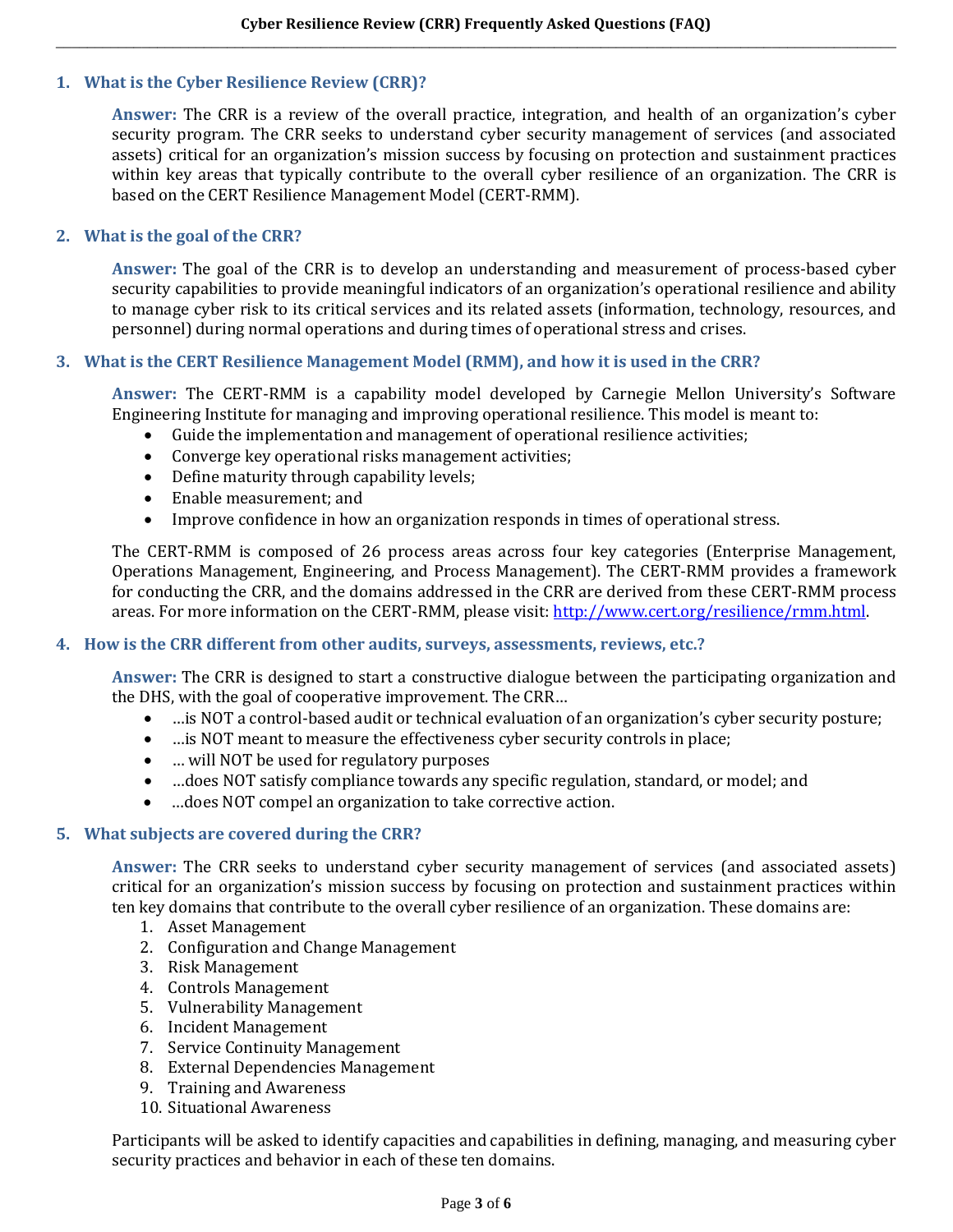#### <span id="page-3-0"></span>**6. What are the benefits of participating in the CRR?**

**Answer:** Benefits of participating in the CRR include:

- An opportunity for organizations to better understand their role in critical infrastructure as well as the strength of their cyber security posture in support of their mission and functions.
- Organizations benefit from a review of those capabilities that are most important to ensuring the continuity of critical services during times of operational stress.
- Organizations can verify management success and are provided with areas for targeted improvement.
- A tailored report that provides insight into an organization's cyber security management and results that identify opportunities for improvement in cyber security management to reduce operational risks related to cybersecurity.
- A DHS resource for information and insight into other NCSD programs and services.

#### <span id="page-3-1"></span>**7. Is participation in the CRR mandatory?**

**Answer:** No, the CRR is voluntary (i.e., participation is not federally mandated).

#### <span id="page-3-2"></span>**8. Does participation in the CRR create a cost my organization?**

**Answer:** There is no direct monetary cost to the participating organization. The organization only needs to make the appropriate personnel available to participate in the CRR.

#### <span id="page-3-3"></span>**9. What preparation is required for the CRR?**

**Answer:** The organization will be asked in advance of the on-site visit to:

- Provide a list (with their name, title, and email) of the CRR participants;
- Participate in a conference call(s) to discuss the service-based aspect of the CRR in order to determine an appropriate scope; and
- Complete a CRR Preparation Questionnaire related to the ten domains covered in the CRR.

#### <span id="page-3-4"></span>**10. Which organizations can participate in the CRR?**

**Answer:** Organizations within Critical Infrastructure and Key Resources (CIKR) sectors, as well as State, Local, Tribal, and Territorial (SLTT) governments, within the United States (and its territories). The DHS National Infrastructure Protection Plan (NIPP) identifies the 18 CIKR sectors. The CRR is one tool utilized by the DHS to better understand the protection levels of the CIKR entities required to guard and sustain cyber assets that contribute to the Nation's critical infrastructure. For more information on the NIPP, please visit: [http://www.dhs.gov/files/programs/editorial\\_0827.shtm.](http://www.dhs.gov/files/programs/editorial_0827.shtm)

#### <span id="page-3-5"></span>**11. Which personnel from my organization should participate in the CRR?**

**Answer:** The CRR seeks participation from key cyber security personnel. These may include personnel serving in the following roles within their organization:

- Chief Information Officer (CIO);
- Chief Information Security Officer (CISO);
- Chief Security Officer (CSO);
- Chief Technology Officer (CTO);
- Director of Information Technology (IT); and/or
- Those responsible for the management of IT Security, IT Operations, and Business Continuity.

#### <span id="page-3-6"></span>**12. How long does it take to conduct the CRR?**

**Answer:** The CRR requires one business day (typically 6 – 8 hours) to execute the on-site portion.

#### <span id="page-3-7"></span>**13. Where is the CRR conducted?**

**Answer:** The CRR is conducted in a conference room at an on-site location specified by the participating organization. The team conducting the CRR will travel to the organization's designated site.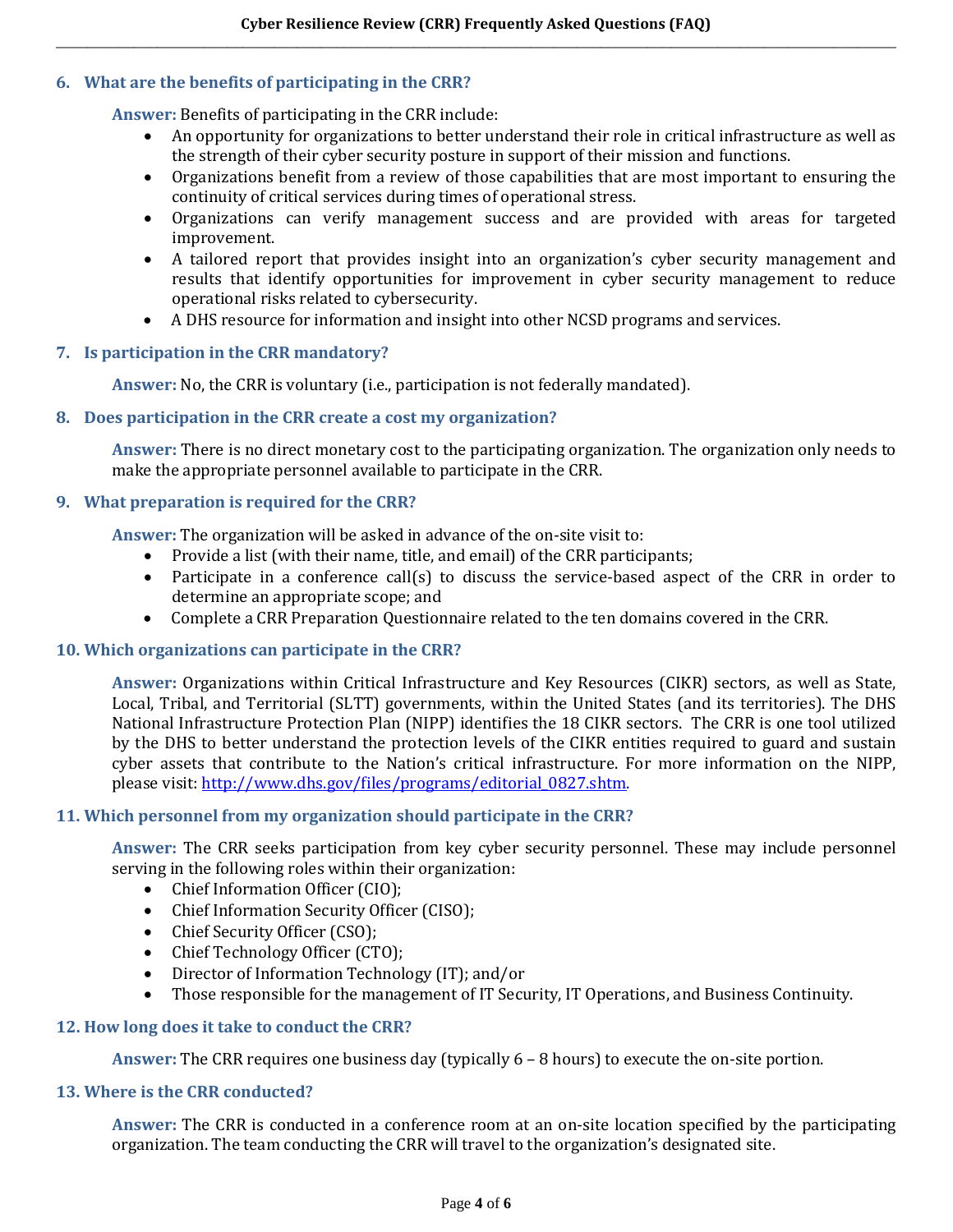#### <span id="page-4-0"></span>**14. Who conducts the CRR?**

**Answer:** The CRR is conducted by representatives from the Cyber Security Evaluation Program (CSEP) within DHS' National Cyber Security Division (NCSD), as well as representatives from the Carnegie Mellon University (CMU) Software Engineering Institute (SEI). The CRR team typically consists of one CSEP member and one CMU SEI member.

#### <span id="page-4-1"></span>**15. Does the CRR require my organization to suspend or terminate any active operations?**

**Answer:** No. There is no need for organizations to suspend or terminate operations to participate in a CRR. The on-site portion of the CRR is designed to be non-intrusive, and there is no need for personnel within the organization to travel to participate in the CRR.

#### <span id="page-4-2"></span>**16. Does the CRR probe or scan my systems and network?**

**Answer:** No. The CRR does not require access to networks; and technical probing, scanning, and testing of an organization's networks and systems are **not** performed as part of the CRR. However, evidence of such testing performed by the organization may be valuable to substantiate responses to the CRR questions.

#### <span id="page-4-3"></span>**17. What happens after the CRR?**

**Answer:** DHS will review and analyze the results and produce a CRR report containing the following:

- Maturity Indicator Levels by Domain;
- CRR questions and the organization's responses by Domain;
- Options for consideration aimed at providing general guidelines or activities as to how the organization can improve its cyber security posture and preparedness; and
- A list of applicable resources.

If desired, CSEP can explain the reports and its results to the organization via a conference call, or return on-site to conduct an out-brief or follow-up review.

#### <span id="page-4-4"></span>**18. How long after the CRR can our organization expect a report?**

**Answer:** A draft version of CRR Report is delivered within 45 calendar days after the on-site execution to the organization's designated Point of Contact for review. If DHS does not receive comments within thirty days of the delivery of the draft report, we will finalize and certify the report as PCII, and subsequently issue a final CRR Report to the organization.

#### <span id="page-4-5"></span>**19. Can I share my CRR Report with other individuals, organizations, or third parties?**

**Answer:** Yes, the decision to share your organization's CRR Report is up to each individual organization.

#### <span id="page-4-6"></span>**20. Does DHS offer any protections for the information provided during the CRR?**

**Answer:** All information provided during the CRR is afforded protections under the DHS Protected Critical Infrastructure Information (PCII) Program. DHS cannot disseminate information designated as PCII, and this information is not subject to Freedom of Information Act requests, State and local disclosure laws, and use in civil litigation. PCII cannot be used for regulatory purposes and can only be accessed only in accordance with strict safeguarding and handling requirements. For more information, please visit: <http://www.dhs.gov/pcii>. DHS employees (and its contractors) handling information designated as PCII are certified as a PCII Authorized Users. CRR Reports are typically delivered in a password-protected PDF via email, with the password separately transmitted.

#### <span id="page-4-7"></span>**21. Does DHS retain or share the information provided during the CRR?**

**Answer:** DHS retains data collected during the CRR (and CRR Report generated as a result of that data) in order to enhance the CRR program and enable analysis of results to produce aggregated National, regional, or sector-level reporting. As the data gathered during the CRR is protected under the DHS PCII Program, DHS will ensure that any aggregated reports are not attributable to specific organizations (i.e., participant names, and their organizations, will not be identified).